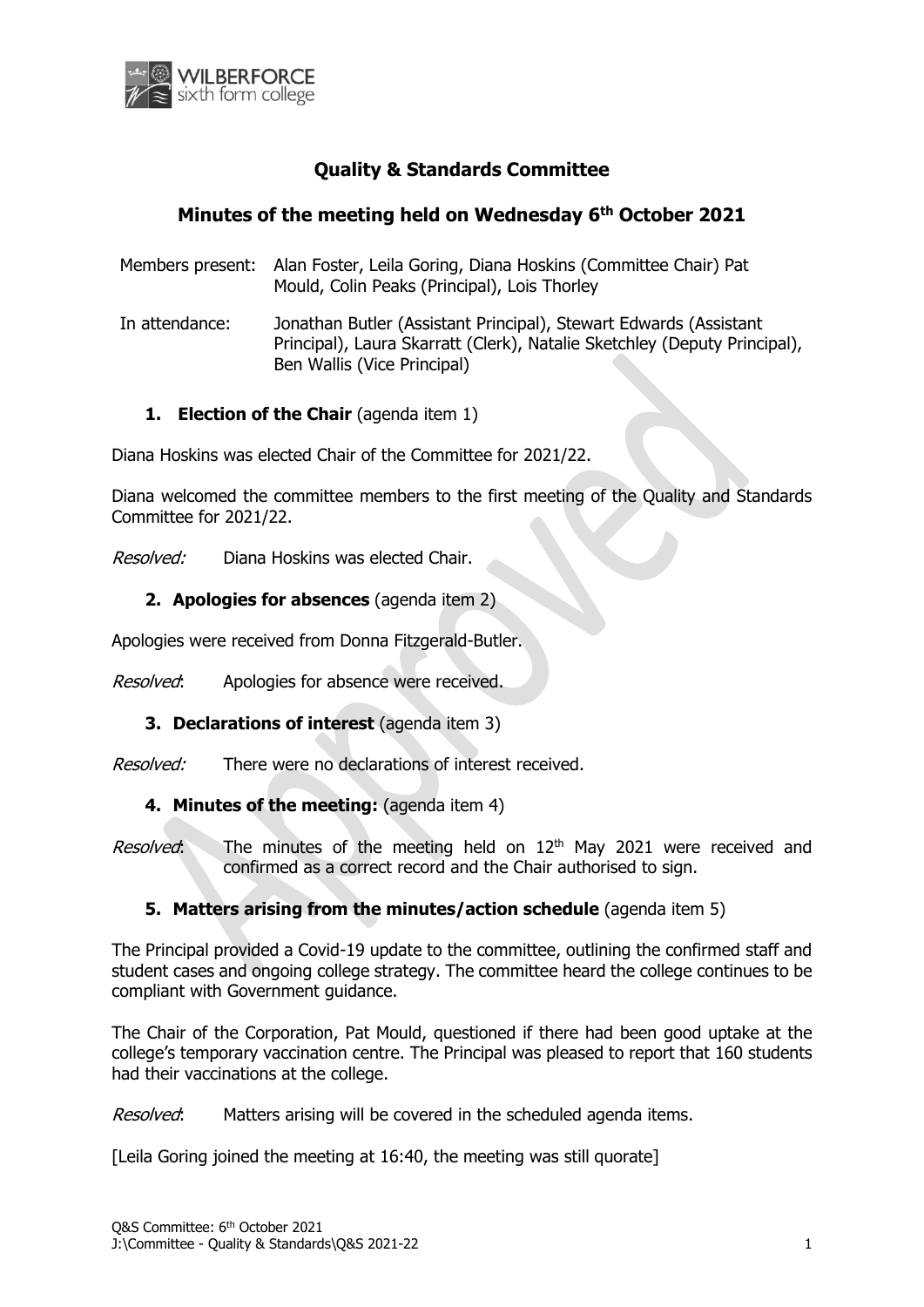## **6. Federation Update** (agenda item 6)

It was agreed that minute 6 should be classified as confidential in accordance with Clause 17 (2) of the Instrument of Government for a period of one year (SEE SECTION B).

### **7. Student Achievement** (agenda item 7)

It was agreed that minute 7 should be classified as confidential in accordance with Clause 17 (2) of the Instrument of Government for a period of one year (SEE SECTION B).

### **8. Student Attendance Report 2020/21** (agenda item 8)

It was agreed that minute 8 should be classified as confidential in accordance with Clause 17 (2) of the Instrument of Government for a period of one year (SEE SECTION B).

### **9. Provisional Enrolments Update** (agenda item 9)

It was agreed that minute 9 should be classified as confidential in accordance with Clause 17 (2) of the Instrument of Government for a period of one year (SEE SECTION B).

### **10. Student Voice Framework 2021/22** (agenda item 10)

It was agreed that minute 10 should be classified as confidential in accordance with Clause 17 (2) of the Instrument of Government for a period of one year (SEE SECTION B).

### **11. TLA Plan 2021/22** (agenda item 11)

Assistant Principal Jon Butler presented the TLA plan for 2021/22. He reported that remote learning has been very successful for the college, but the return to onsite teaching has been welcomed by staff and students. The training plan has been coordinated with the ACT colleges to maximise opportunities for collaboration. The committee heard that staff training will focus on the return to onsite teaching and ensuring staff have the appropriate core skills in place. Jon encouraged governors to access the links in the training plan and discussed the Walkthrus Clusters and Upskilling training. The committee received the Walkthrus document and first staff TLA Newsletter for information.

#### Digital Strategy

Jon was pleased to report that the college has been re-awarded Microsoft Showcase status, and is 1 of only 66 providers in the UK. As a Showcase College students and staff have access to upcoming global summits.

Pat Mould thanked Jon for the update, and advised that she could not access the links in the training plan. Jon will ensure governors have the appropriate permissions.

Alan Foster sought clarification over the 'scaffolding' core skill. The committee heard that this is a pedagogical strategy, in which the additional support or tools provided to students to help support success are slowly withdrawn as proficiency and confidence grows.

Resolved: The TLA Plan for 2021/22 was received. Governor permissions to access training links will be updated.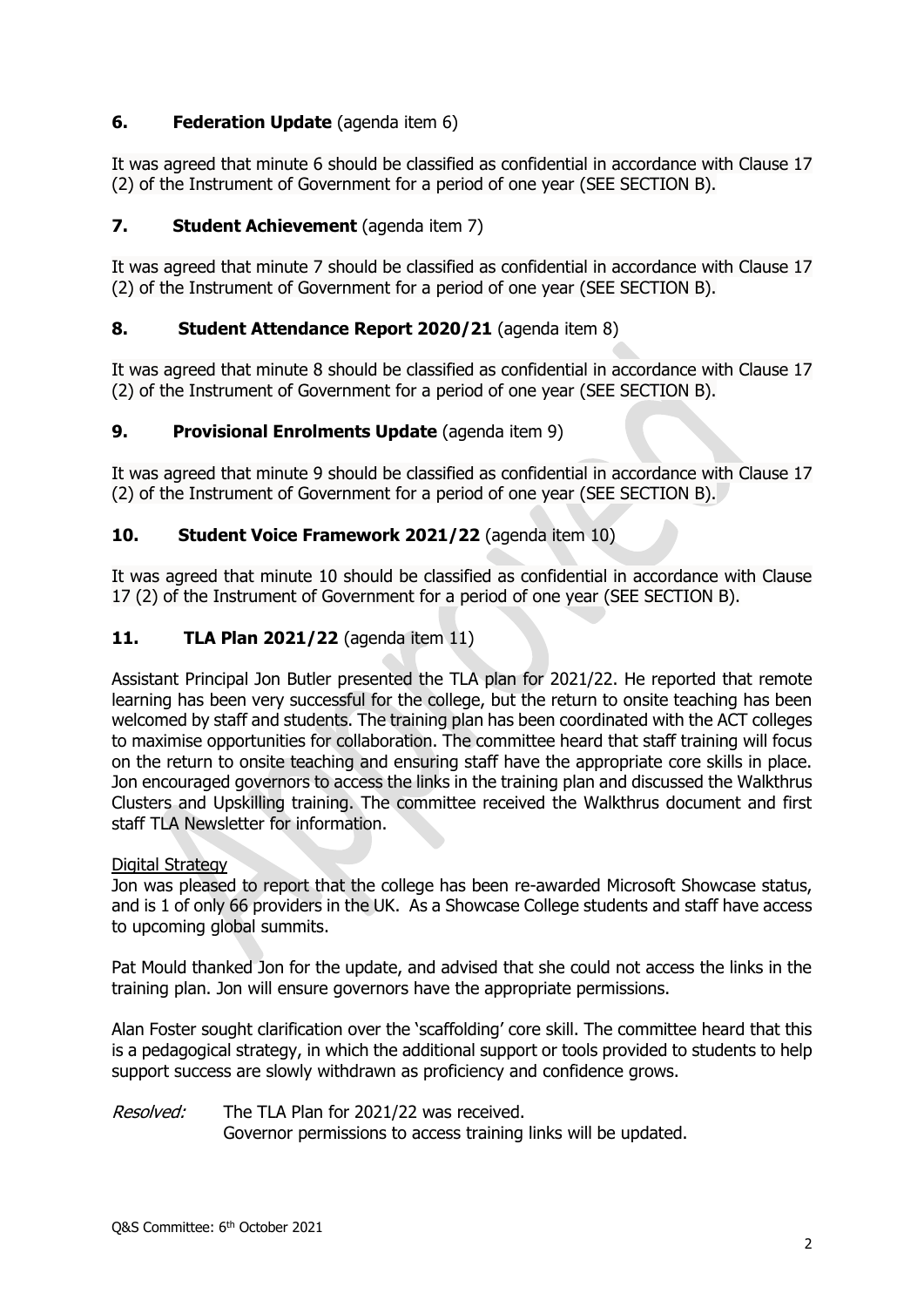### **12. Performance Management Framework 2021/22** (agenda item 12)

The Deputy Principal presented the performance management framework for 2021/22. There are no recommended changes to the framework for 2021/22. Due to the effects of Covid-19, staff did not undertake performance management reviews however this years' process will include reflection on the last year. This will be launched on the  $7<sup>th</sup>$  October for support staff.

Alan Foster queried how the impact of Covid-19 will be considered within the reviews. The Deputy Principal advised that it will be taken into consideration and the focus for the reviews remains on supporting staff and early, proactive intervention to enable and equip staff to succeed.

Resolved: The Performance Management Framework for 2021/22 was received.

**Recommended:** The Performance Management Framework for 2021/22 was recommended to the Corporation for approval.

#### **13. Policies** (agenda item 13)

The Vice Principal presented two policies for review and recommendation to the Corporation.

A) eSafety

Changes are highlighted via tracked changes throughout the document.

Pat Mould challenged that on page 3, under 'Behaviour' the college may not wish to "insist" that any internet use is only permitted through the college WiFi network, she highlighted that monitoring compliance would be difficult. She recommended that the wording be changed to reflect this. The committee discussed the wording and agreed that there is an expectation that students will use the WiFi and that 'insist' should be replaced with 'expect'.

B) Student Conduct and Behaviour Policy

Changes to the policy can be found on page 5, 'Academic Mentoring Contract'.

Alan Foster queried in this type of contract is common in other colleges and if this is a shared practice across the Advance Colleges Trust (ACT). The committee heard that there a varied contracts across the sector, however some are more rigid than others. The Principal outlined that the ACT are currently exploring 'managed moves' as a shared agreement.

- Resolved: The eSafety and Student Conduct and Behaviour policies were received, one change is required to the eSafety policy wording.
- **Recommended:** The eSafety and Student Conduct and Behaviour policies were recommended to the Corporation subject to the change as outlined above.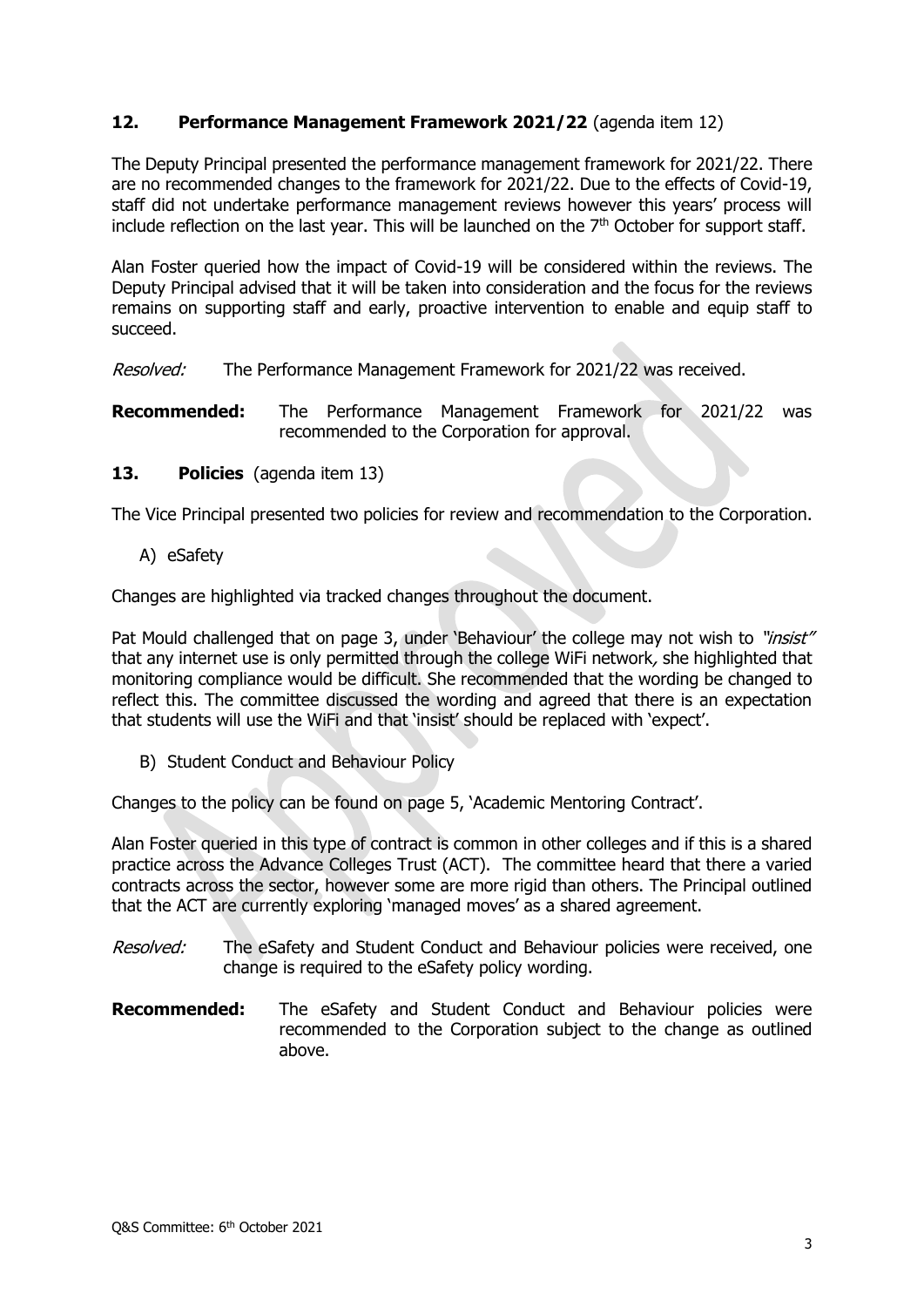### **14. Governor Scrutiny Update 2020/21 and Schedule for 2021/22** (agenda item 14)

The Chair advised the committee that a verbal update from the scrutiny of the Single Central Register was received by the Corporation in July 2021, the committee has received the formal report today for review. The committee received the paper and thanked those involved for the thorough and clear report. As per the report, it was agreed by the committee to complete a follow up visit in during the summer-term 2022.

The Chair asked the committee for suggestions of areas of scrutiny for 2021/22. After discussion, it was agreed that the focus would be 'how the college removes barriers to learning', providing opportunity for a comprehensive and wide-ranging scrutiny including student wellbeing and development, tutorials, attendance and behaviour management, and how technology is embedded and utilised effectively within teaching.

Resolved: The Governor Scrutiny Update 2020/21 was received and Schedule for 2021/22 was agreed.

### **15. Any Other Business** (agenda item 15)

It was agreed that minute 15 should be classified as confidential in accordance with Clause 17 (2) of the Instrument of Government for a period of one year (SEE SECTION B).

### **16. Confidential items** (agenda item 16)

It was agreed that minutes 6,7,8,9,10 and 15 should be classified as confidential in accordance with Clause 17 (2) of the Instrument of Government and associated reports are therefore not available for circulation to the public, college staff or students (excluding senior post holders).

### **17. Any Other Business** (agenda item 17)

Resolved: No other business was received.

### **18. Date of next meeting** (agenda 18)

Resolved: The next meeting will take place on 10<sup>th</sup> November 2021.

#### **Action schedule**

| Min.<br>no. | Title                      | <b>Action by</b>                         | <b>Action</b>                                                                                            |
|-------------|----------------------------|------------------------------------------|----------------------------------------------------------------------------------------------------------|
|             | <b>Student Achievement</b> | Deputy<br>Principal                      | Bring report / update from ACT Maths<br>'deep dive' to Quality and Standards<br>committee once complete. |
| g           | <b>Student Enrolments</b>  | <b>Vice Principal</b><br><b>B</b> Wallis | 'Keeping warm' data to be brought to<br>the committee once available.                                    |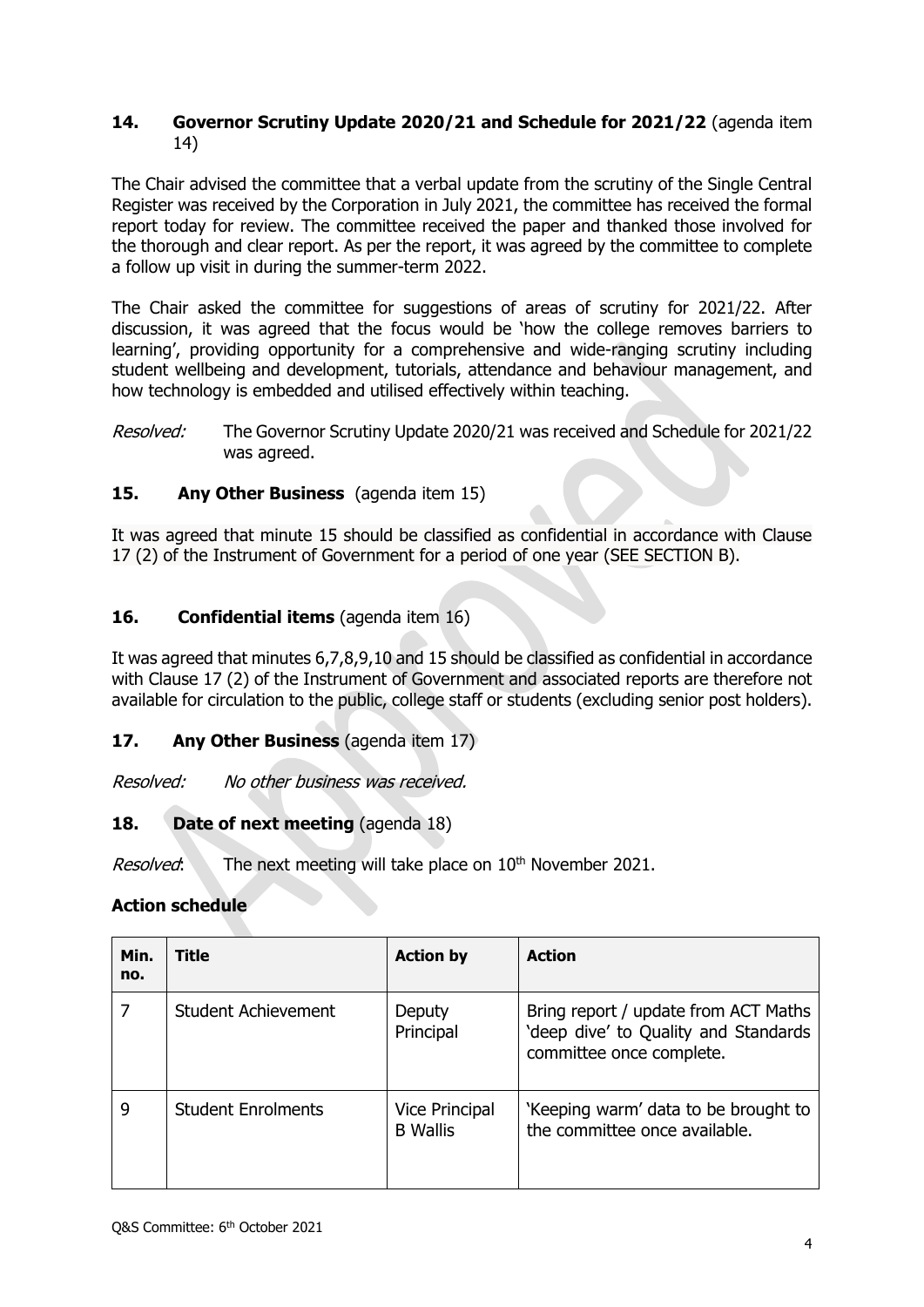| Min.<br>no. | Title           | <b>Action by</b>                         | <b>Action</b>                                                              |
|-------------|-----------------|------------------------------------------|----------------------------------------------------------------------------|
| 11          | <b>TLA</b>      | Assistant<br>Principal<br>J Butler       | Update governor permissions to allow<br>for access to online TLA materials |
| 13          | <b>Policies</b> | <b>Vice Principal</b><br><b>B</b> Wallis | Change wording in 13 a) eSafety<br>policy as agreed by committee.          |

#### **Learner impact**

The Committee scrutinised and provided appropriate challenge in the following areas, all of which helps to improve student performance and achievement:

- Ensuring measures are in place to ensure a safe and effective learning environment.
- Scrutinising the College's assessment and judgement of its performance, as well as priorities moving forward, to ensure that any areas for development are addressed.
- Ensuring effective support is in place for students.
- Undertaking governor scrutiny activities to ensure the College is meeting is legal duties in relation to the Single Central Register.